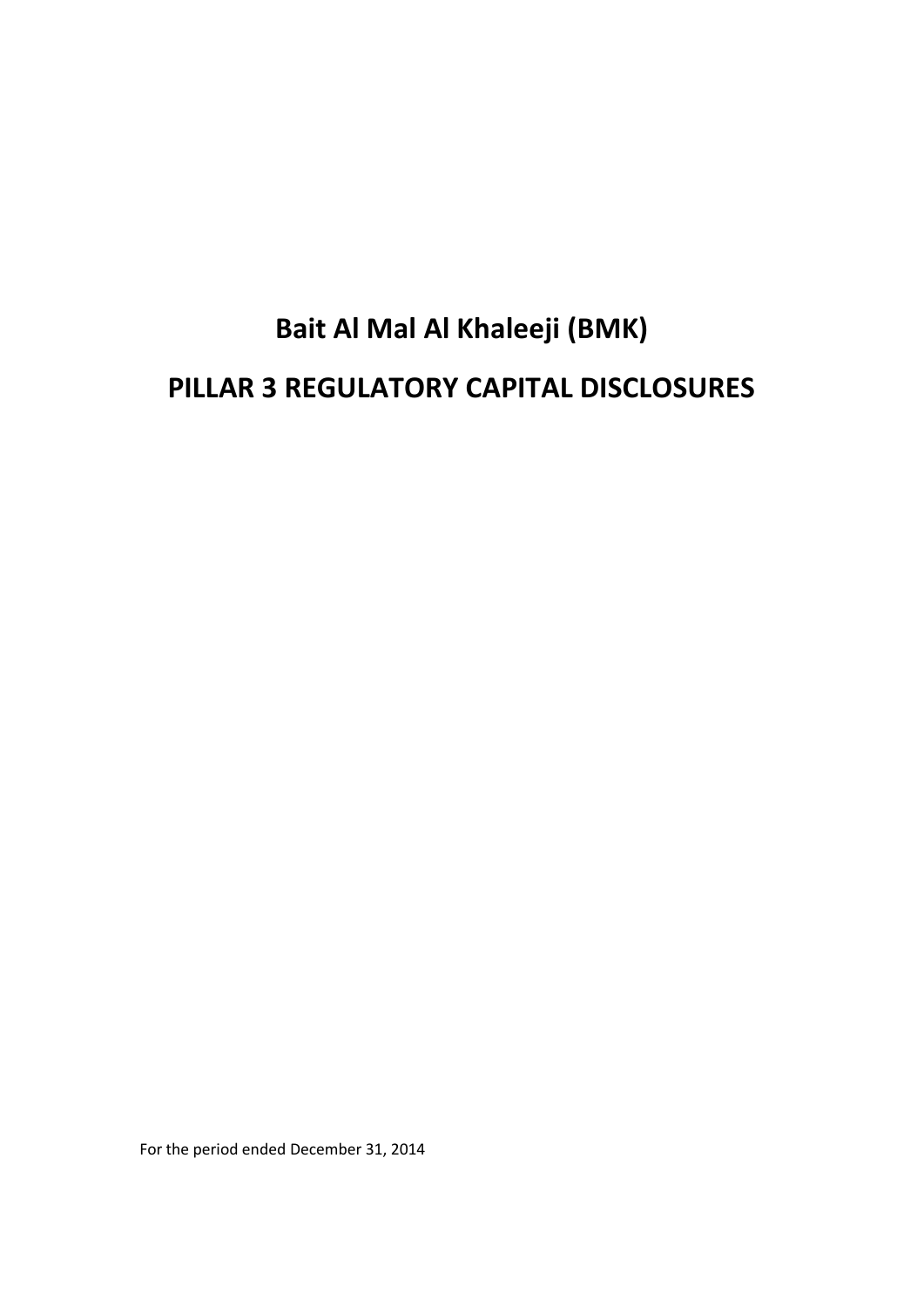# *Pillar III Disclosure:*

This disclosure is presented by Bait Al Mal Al Khaleeji ("BMK") licensed by Capital Market Authority ("CMA") license number 08123-37.

# **Overview:**

This disclosure sets the minimum requirements for the annual market disclosure of information as referred to by the article 68 of the Prudential Rules (PRs).

# **Purpose:**

The purpose from this disclosure is for the market participants to assess the key pieces of information on the scope of application, capital, risk exposure, risk assessment processes, and hence the capital adequacy of the APs.

# **Capital Structure:**

*Amount of Tier I capital:*

| <b>Description</b>                       | Amount       | Amount       |  |  |
|------------------------------------------|--------------|--------------|--|--|
|                                          | 2014         | 2013         |  |  |
| Paid-up capital                          | 80,000,000   | 80,000,000   |  |  |
| Audited retained earnings                | (35,602,246) | (36,979,297) |  |  |
| <b>Total amount of Tier 1</b><br>capital | 44,397,754   | 43,020,703   |  |  |

## *Amount of Tier II capital:*

| <b>Description</b>           | Amount      | Amount      |  |  |
|------------------------------|-------------|-------------|--|--|
|                              | 2014        | 2013        |  |  |
| Credit risk                  | 16,659,580  | 16,071,860  |  |  |
| Market risk                  | 203,202     | 2,665,000   |  |  |
| Operational risk             | 1,940,592   | 2,008,598   |  |  |
| <b>Total Tier 1</b>          | 18,803,374  | 20,745,458  |  |  |
| Concentration risk           | 7,509,494   | 7,660,799   |  |  |
| Liquidity risk               | 1,047       |             |  |  |
| Legal risk                   | 225,000     | 225,000     |  |  |
| Strategic risk               | 478,471     | 386,901     |  |  |
| Reputational risk            | 1,846,350   | 2,183,777   |  |  |
| <b>Total Tier 2</b>          | 10,060,362  | 10,456,477  |  |  |
| ICAAP capital requirement    | 28,863,736  | 31,201,935  |  |  |
| Additional capital required  | (1,525,112) | (2,094,659) |  |  |
| Capital Base                 | 44,397,754  | 43,021,000  |  |  |
| Surplus (Deficit) in Capital | 14,008,906  | 9,724,406   |  |  |
| Base                         |             |             |  |  |
| Capital Ratio                | 146.10%     | 129.21%     |  |  |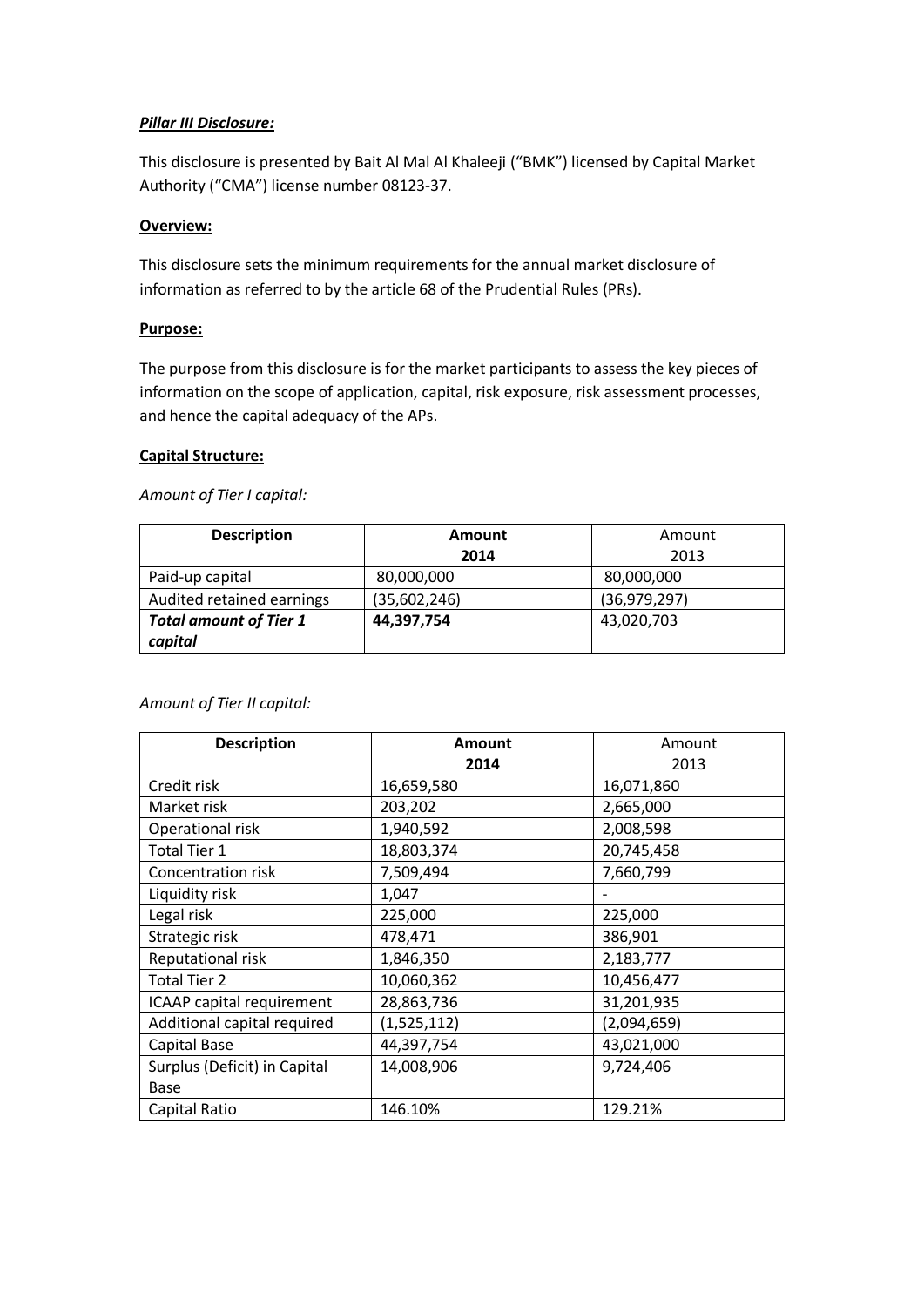## **Capital Adequacy:**

Risk appetite is defined as the magnitude of all risks that the Company is willing to undertake in order to achieve its desired business objectives. Risk appetite is reflected by risk indicators, and is managed by well-defined risk limits based on the risk area.

Currently, the ICAAP represents the capital requirements that are minimally required to meet the business needs and cover future losses that may arise to the Company.

The business strategy of the Company will be defined in alignment with the risk strategy and appetite of the Company keeping in view the same action plan that the Company is following the foregoing approach.

## **Timing**

- The effective date of ICAAP calculations for the purpose of its submission to authorities is 31 December 2014. The events during the intervening period have been considered for their potential impact on the ICAAP. The major events noted during the period were swap of equity investment with the unit of mutual funds (equity based) under management. The plan to dispose real estate investments. These events do not expect to have any change in the model or basis on which ICAAP has been prepared because swap of investment is just another form of investment responsive to same risk profile. However, investment in real estate is still considered as a high risk exposure because it is being the quantum of investment involved in it.
- The capital has been assessed over a horizon of one year either using a historical data or budgeted growth factors. Since, the Company is being engaged in asset management business and most of its assets either in the short term category or planned to be utilized in the same horizon as such: equity investments, later swapped with mutual fund investments, are being held primarily for trading purposes and real estate investments have been planned to be diluted in upcoming period.

## **Risk Management:**

The Company's assessment of risk profile led to the identification of following risk under:

- **1)** Pillar I
	- **a)** Credit risk;
	- **b)** Market risk; and
	- **c)** Operational risk.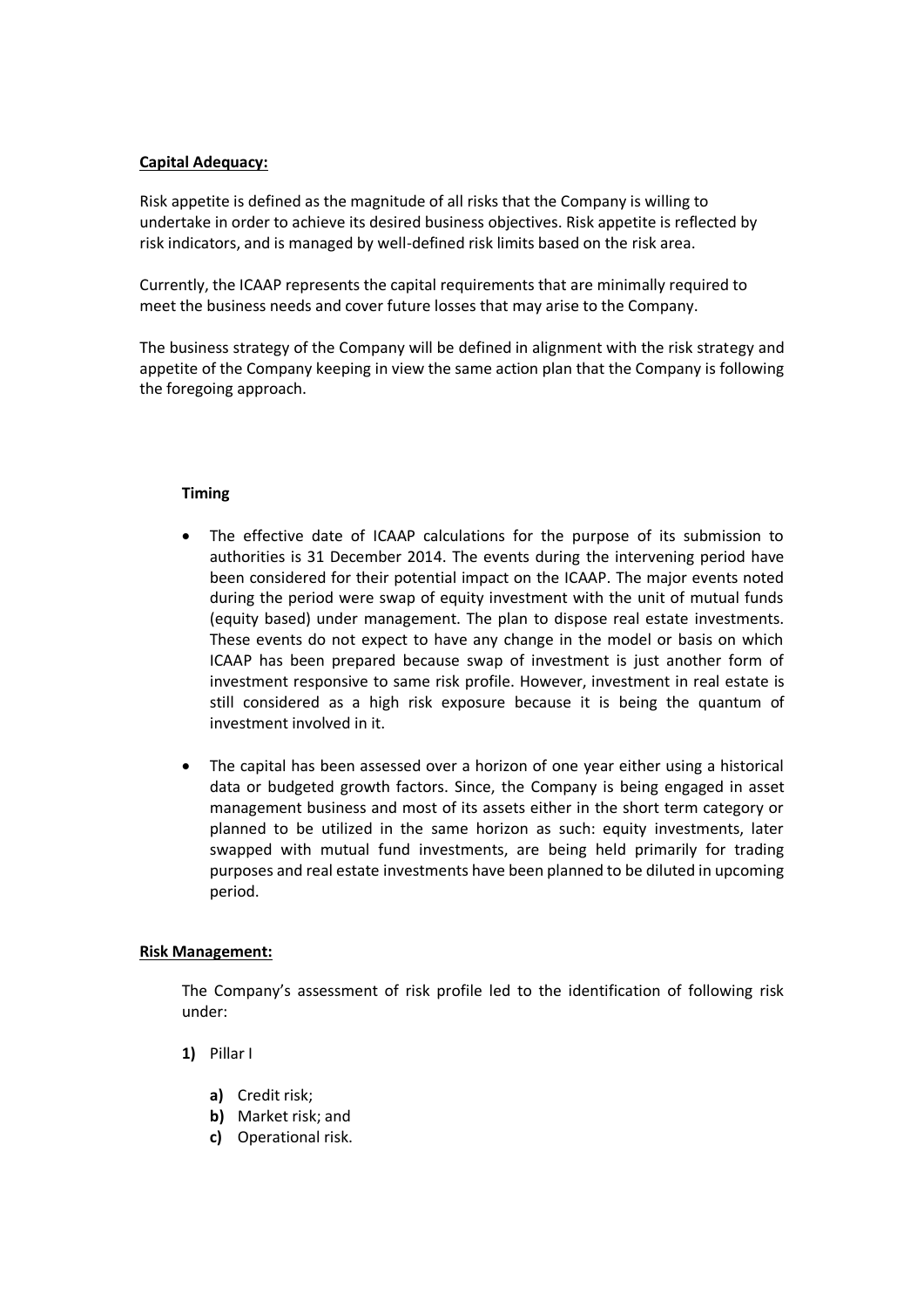#### **2)** Pillar II

- **a)** Concentration risk;
- **b)** Liquidity risk;
- **c)** Legal risk
- **d)** Strategy risk; and
- **e)** Reputational risk

The characteristics, assessment and methodology followed in assessment of each of the above risks are detailed hereunder:

## **a) Credit risk**

The Company do not regularly make investments in any of the categories other than HFT. Hence, credit risk is identified pertaining its only investment in real estate sector, which mainly comprises of land.

The Company calculates the capital charge for credit risk by applying the Standardized Approach as used in regulatory return for Pillar I. In using this approach, all balances (Company and others assets) and investments, excluding the trading portfolio, are categorized into the relevant buckets as prescribed in guidelines. Appropriate risk weights, based on credit ratings of counterparties are applied to determine the Company's overall credit risk weighted assets. The Investment portfolio of the Company includes investments in shares of land i.e. real estate, which have been classified as investment properties being held to be used in the business. The investment property is carried at cost and is subject to credit risk under the standardized approach as promulgated by CMA through its regulation.

The Company considers it sufficient for internal purposes as well. The difference between the return filed and ICAAP is downgrading of risk category of real estate investment risk from high risk weight of 714% to its regular weight of 400%. It was held in the high risk category because of being part of prohibited exposure. For ICAAP purposes it is taken at regular level and has been taken into account in the concentration risk. Additionally, the management has commenced the available option to utilize the land into business opportunity and the fair value as per the valuation from two independent evaluators is higher than its book value. Accordingly, in the presence of viable utilization plan it is not considered a direct high credit risk item. This has resulted in reduction of capital charge from SR 28,863,736 (2013: SR 31,201,935) to SR 18,803,374 (2013: SR 20,745,458). Following is the GAP Analysis schedule: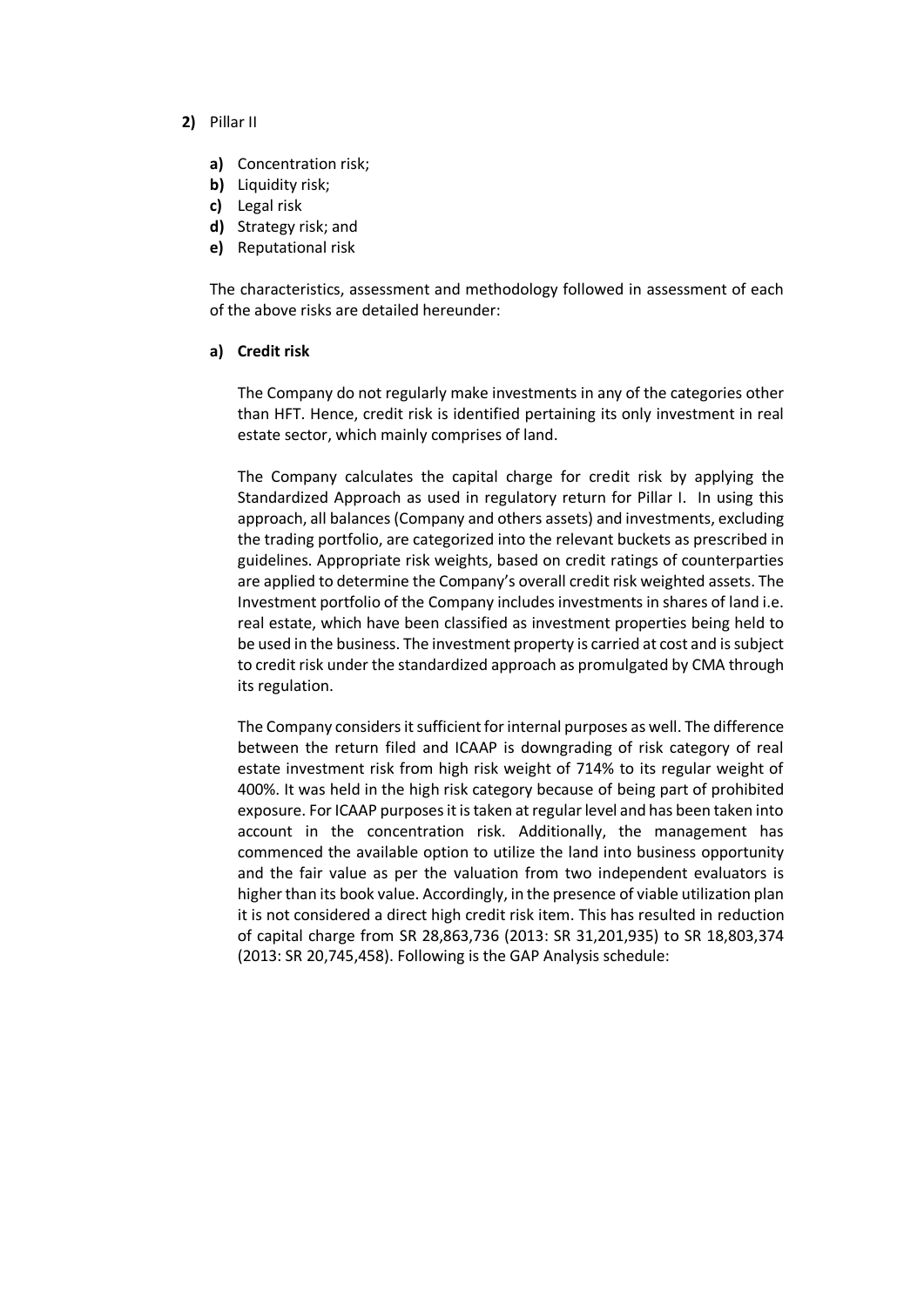| Sr. | <b>Description</b>                                    | <b>Balance</b><br>sheet as at<br>31 Dec 2014 | $0-30$ days         | 1-3 months         | 3-6 months | 6<br>months-<br>1 year | 1 year-2<br>years | $\mathbf{2}$<br>years-<br>5<br>years | More<br>than 5<br>years  |
|-----|-------------------------------------------------------|----------------------------------------------|---------------------|--------------------|------------|------------------------|-------------------|--------------------------------------|--------------------------|
|     |                                                       |                                              |                     | <b>ASSETS</b>      |            |                        |                   |                                      |                          |
|     | Cash & cash equivalents                               | 4,435,480                                    | 4,435,480           |                    |            |                        |                   |                                      |                          |
|     | Held-for-trading<br>investments                       | 11,690,618                                   |                     | 11,690,618         |            |                        |                   |                                      |                          |
|     | Prepayments and other<br>receivable                   | 1,448,849                                    | 1,055,942           | 102,743            | 150,867    | 121,345                |                   | 17,95<br>$\overline{2}$              |                          |
|     | Investment properties                                 | 28,182,027                                   |                     |                    |            | 28,182,0<br>27         |                   |                                      |                          |
|     | Property and equipment                                | 363,882                                      |                     |                    |            |                        |                   | 363,8<br>82                          |                          |
|     | Total assets                                          | 46,120,856                                   | 5,491,422           | 11,793,361         | 150,867    | 28,303,3<br>72         | $\bar{a}$         | 381,8<br>34                          | $\bar{a}$                |
|     |                                                       |                                              |                     |                    |            |                        |                   |                                      |                          |
|     | Accrued<br>and<br>other                               |                                              |                     | <b>Liabilities</b> |            |                        |                   |                                      |                          |
|     | liabilities                                           | 1,009,538                                    | 373,567             | 169,443            |            | 466,528                |                   |                                      |                          |
|     | Zakat payable                                         | 420,666                                      |                     |                    | 420,666    |                        |                   |                                      |                          |
|     | Employee<br>termination<br>benefits                   | 292,897                                      |                     |                    |            |                        | 292,897           |                                      |                          |
|     | <b>Total liabilities</b>                              | 1,723,101                                    | 373,567             | 169,443            | 420,666    | 466,528                | 292,897           | ä,                                   | $\blacksquare$           |
|     | Net gap                                               |                                              | 5,117,855           | 11,623,918         | (269, 799) | 27,836,8<br>44         | (292, 897)        | 381,8<br>34                          | $\overline{\phantom{a}}$ |
|     | Cumulative net gap                                    |                                              | 5,117,855           | 16,741,773         | 16,471,974 | 44,308,8<br>18         | 44,015,921        | 44,39<br>7,755                       | 44,39<br>7,755           |
|     | Operational<br>cashflows<br>available stressed at 10% |                                              |                     |                    |            |                        |                   |                                      |                          |
|     | Net GAP after cashflows                               |                                              | 5,117,855           | 11,623,918         | (269, 799) | 27,836,8<br>44         | (292, 897)        | 381,8<br>34                          | $\overline{a}$           |
|     | funding<br>Average<br>requirement upto 1 year         |                                              | $\bar{\phantom{a}}$ | $\omega$           | (66, 526)  | $\omega$               |                   |                                      |                          |
|     | Total<br>annual<br>funding<br>requirement             |                                              |                     |                    |            | (66, 526)              |                   |                                      |                          |

## **b) Market risk**

The market risk of the Company lies in Held for Trading "HFT" equity investments. This risk is being assessed as per its risk management policy manual using a Value at Risk "VaR" model. The Company's HFT exposure's VaR is computed based on 1 year historical data using a 99% confidence level with the assumption of 1 day holding period.

For the purposes of ICAAP a conservative approach is following this VaR which is compared with regulatory capital requirement and higher amount is considered. Currently, the VaR is lower than regulatory allocated capital. Hence, the regulatory charge is also considered as internal capital requirement as well.

VaR is a widely used measure for the assessment of portfolio risk. However, it has a drawback of excusing risk correlation co-efficient, but it is still widely used so far has proven to be an appropriate measure of portfolio analysis and management.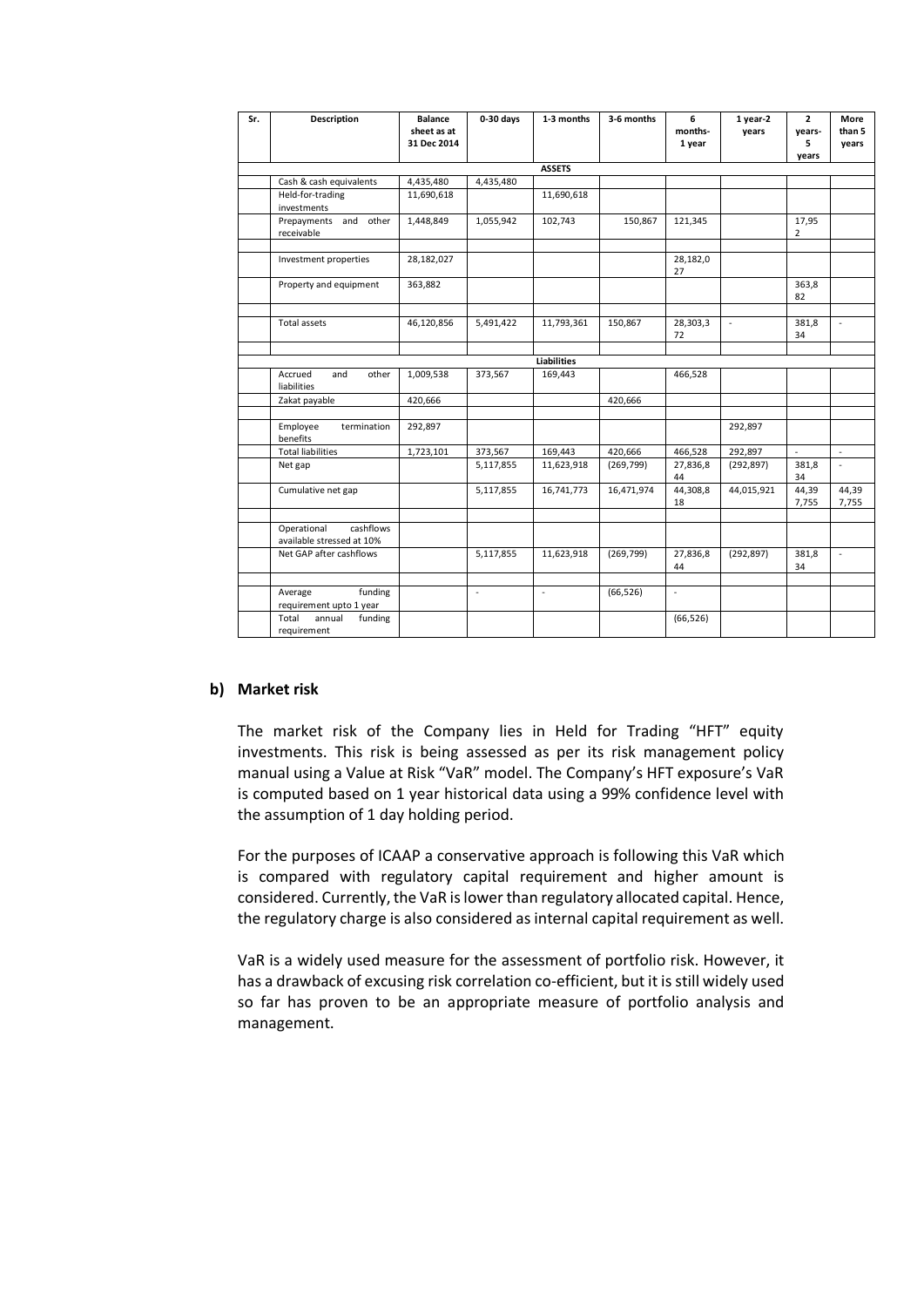# **c) Operational risk**

Operational Risk within the Company mainly originates from the following events:

a) Fraud (internal and external);

- b) Error resulting from the direct or indirect actions of staff;
- c) Risk of information systems failure;
- d) Absence of standard operating procedures; and
- e) Non-adherence to policies and procedures;

The Company has a well-defined policies and procedures manual duly approved by the Board of Directors. Policies and procedural manual is designed in such a way to prevent, detect and correct inherent risks in the business.

Operational risk, being moderately significant, is effectively managed through control processes established in standard operating procedures for each business line, obtaining insurance where appropriate, as well as a comprehensive internal audit and review process.

Assessment of the operational risk is performed through event/instance analysis on the basis of criteria included in its risk management policy framework. The management of operational risks in the three infrastructural elements namely: People, Systems and Processes of the Company.

The approach for operational risk followed is same as used in regulatory return. Since, the budgeted position of the Company is growing, the capital charge allocated for regulatory purposes is considered to be the best representative of its appetite.

## **d) Concentration risk**

The financing and investment portfolio of the Company consists of exposures in two economic sectors namely equity portfolio/investment funds and real estate. Since all the equity investments are classified as HFT and individually none of those hold a significant value or excessive exposure only investment in land is considered for the purposes.

Any exposure over and above the 25% of the total available capital of the Company is considered as highly concentrated and is considered for risk measurement. Any amount that is higher than the sated limit is subjected to maximum credit risk weight of 714% minus its regular credit risk weight already applied in credit risk measurement. The resultant amount is factored by 14% to arrive at capital charge.

The capital limit is taken from regulatory guidelines as the Company is allowed to have an exposure over and above this amount.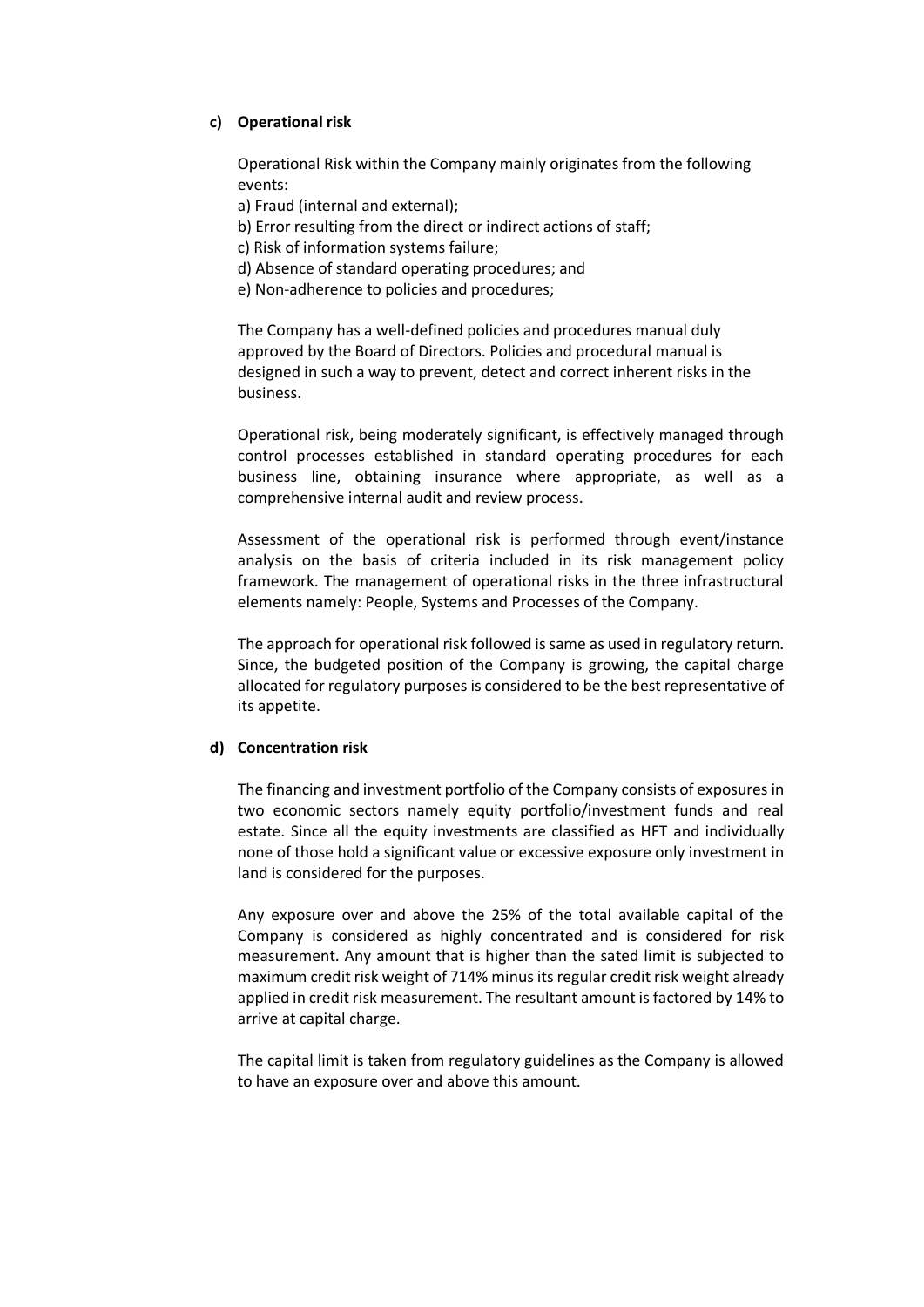#### **e) Liquidity risk**

The Company's liquidity risk is assessed through mismatch of assets and liabilities maturities over at least next one year's horizon.

The liquidity risk is assessed using the maturity ladder approach which involves analyzing liquidity gaps in different time periods. This approach enables the Company in assessing the gaps between the inflows and the outflows so that remedial measures could be taken in time.

The negative gaps due to mismatches between the maturities of the assets and liabilities are taken and adjusted with operational cash flows that are already stressed at 10%. An annual average funding requirement is computed using the net negative gaps and a cost of fund is arrived at. This cost is taken as capital charge because it is presumed to have direct effect on the earning.

Currently, the maturity mismatch of the Company is in positive condition, hence, the measured amount of risk is also Nil.

Currently the liquidity is monitored by the management and BoD through projected cash in certain future period.

## **f) Legal risk**

Legal risk is arising from uncertainty due to legal actions or uncertainty in the applicability or interpretation of contracts, laws or regulations. Legal risk also includes risk arising from the lack of proper documentation of contracts.

The Company assesses the extent of legal risk by monitoring certain indicators which are indicative of risk concerns. The indicators are:

a- Internally identified erroneous non-compliances;

- b- History of non-compliance events identified by CMA;
- c- No. of cases filed against the company;
- d- Duration of time for each case;

e- Strength of documentation of each case. e.g. the strength of collateral documentation;

f- Value of the claim; and

g- Complexity involved in the case i.e. regulatory concerns, cross-border cases.

The risk is measured by taking the un-avoidable and covered legal cases against the Company. These are factored at business growth factor to arrive at capital charge amount.